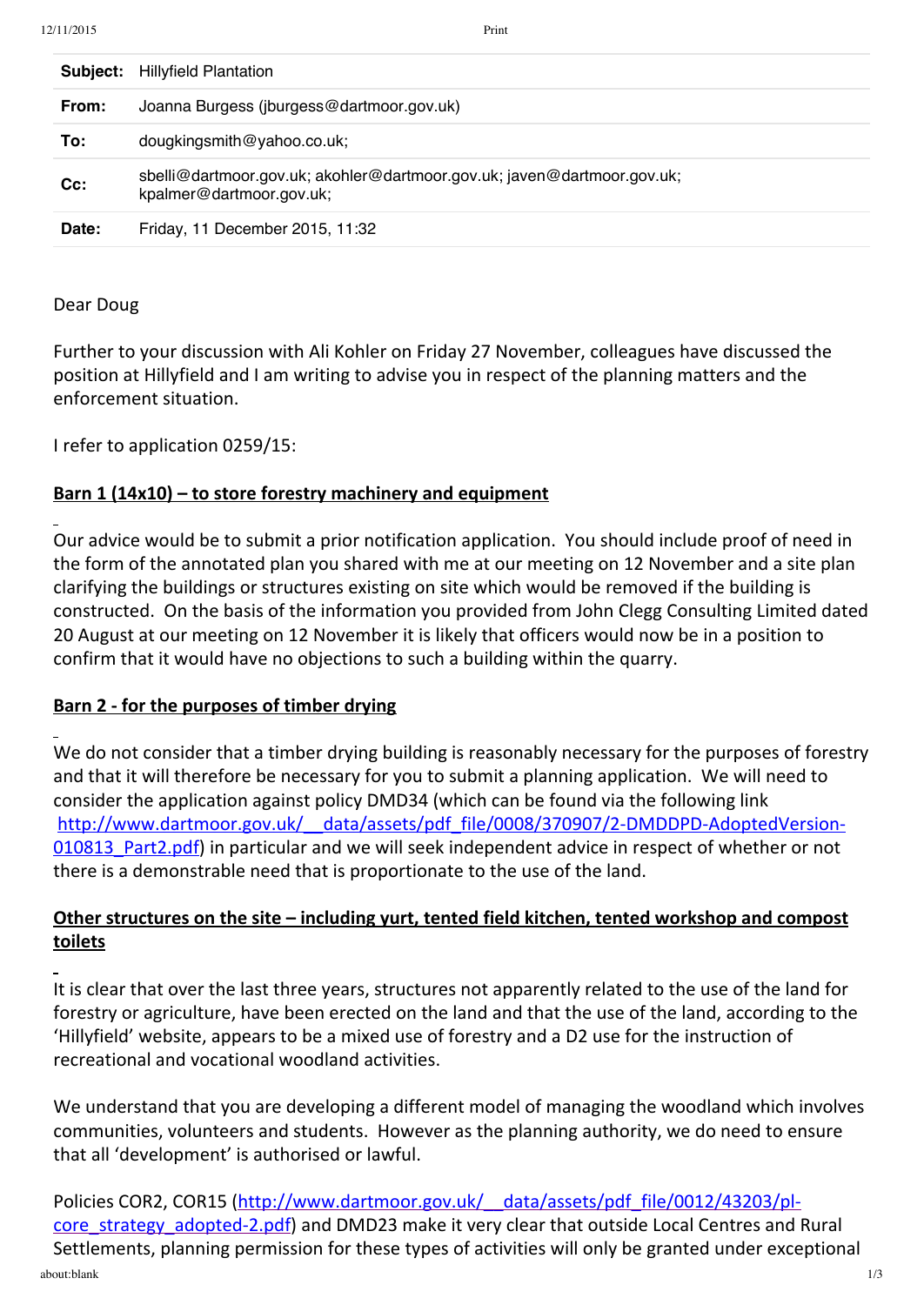circumstances. Residential use of building or structures is completely contrary to policy and usually found to be unacceptable.

The use of the land for events as advertised on your website for no more than 28 days in total in any one year is permitted development by virtue of Part 4, Class B of the GPDO 2015. In association with such use, the erection of a marquee or similar structure is permitted provided it is taken down after each event.

Permanent use of your land for education or other events and permanent structures in association with such use require planning permission and you would need to address all the relevant policies to make a case for the proposed development in the open countryside (see Policy COR2 and COR18).

Whilst it is open for you to apply for planning permission, this is unlikely to be supported by the Authority and we therefore need to resolve the unauthorised use of the land and structures. We therefore propose to seek authorisation for appropriate enforcement action to secure the removal of the structures, including the yurt, tented field kitchen, tented workshop and compost toilets.

The two open fronted single storey buildings with shallow dual pitched roofs and two motor lorry bodies will also be required to be removed from the quarry within a timescale to be determined.

Authorisation will also be sought to take action requiring the siting of caravans and the use of the land for the storage of non-forestry/agricultural vehicles and trailers to cease.

The following link explains the Enforcement process http://www.dartmoor.gov.uk/planning/plenforcement of planning control.

### Regards

Joanna Burgess MRTPI Planning Officer Dartmoor National Park Authority Tel 01626 831083 View planning applications online at http://www.dartmoor-npa.gov.uk/application\_register.htm Submit planning applications online at [http://www.planningportal.gov.uk](http://www.planningportal.gov.uk/)

Please note that the advice set out above is made without prejudice to the consideration of any application. The advice offered will not prejudice the final recommendation of the Director of Planning and Planning Team Managers, nor the final views and determination of Members of the Development Management Committee should the application be referred to them for a decision. Whilst advice offered may suggest a negative recommendation from planning officers, this does not prevent you from submitting an application to test this opinion.